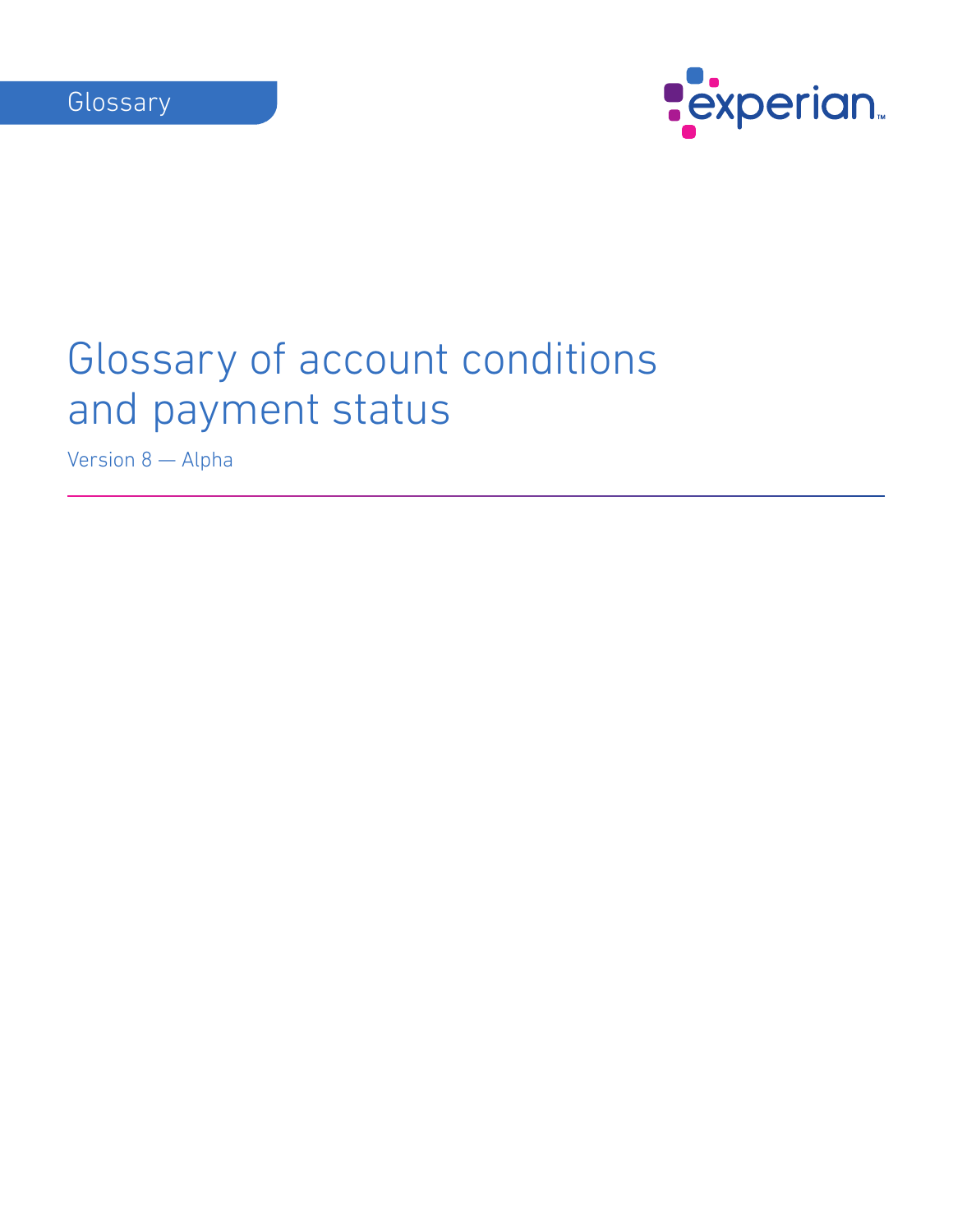This glossary is for interpreting data on the Credit Profile Report from Experian. For information on how to report data, please refer to the Credit Reporting Resource Guide (CRRG) developed by the Consumer Data Industry Association.

# Account conditions

| <b>Account</b><br>condition | <b>Code</b>              | <b>Explanation</b>                                       | <b>Account</b><br>condition | <b>Code</b>    | <b>Explanation</b>                                                                               |
|-----------------------------|--------------------------|----------------------------------------------------------|-----------------------------|----------------|--------------------------------------------------------------------------------------------------|
| BK7PET                      | $\forall$                | Petitioned for Chapter 7 Bankruptcy                      | CHARGOFF                    | $97*$          | Unpaid balance reported as a loss                                                                |
| BK11PET                     | B                        | Petitioned for Chapter 11 Bankruptcy                     | CLOSED                      | $A3*$          | Closed account                                                                                   |
| BK12PET                     | $\mathbb C$              | Petitioned for Chapter 12 Bankruptcy                     | COLLACCT                    | 93*            | Account seriously past due/                                                                      |
| BK13PET                     | D                        | Petitioned for Chapter 13 Bankruptcy                     |                             |                | account assigned to attorney,                                                                    |
| BK7DISC                     | E                        | Discharged through<br>Chapter 7 Bankruptcy               |                             |                | collection agency or credit grantor's<br>internal collection department                          |
| BK11DISC                    | F                        | Discharged through                                       | CRCDLOST                    | 03             | Credit card lost or stolen                                                                       |
|                             |                          | Chapter 11 Bankruptcy                                    | <b>DECEASED</b>             | $21*$          | Consumer reported as deceased                                                                    |
| BK12DISC                    | G                        | Discharged through<br>Chapter 12 Bankruptcy              | DEEDLIEU                    | 89*            | Credit grantor received deed for<br>collateral in lieu of foreclosure on a<br>defaulted mortgage |
| BK13DISC                    | H                        | Discharged through                                       | <b>FORECLOS</b>             | $94*$          | Credit grantor reclaimed collateral to                                                           |
|                             |                          | Chapter 13 Bankruptcy                                    |                             |                | settle defaulted mortgage                                                                        |
| BK7DISM                     | $\overline{\phantom{a}}$ | Dismissed Chapter 7 Bankruptcy                           | FOREPROC                    | $87*$          | Foreclosure proceeding started                                                                   |
| BK11DISM                    | J                        | Dismissed Chapter 11 Bankruptcy                          | <b>GOVCLAIM</b>             | 88*            | Claim filed with government for insured                                                          |
| BK12DISM                    | K                        | Dismissed Chapter 12 Bankruptcy                          |                             |                | portion of balance on loan                                                                       |
| BK13DISM                    | L                        | Dismissed Chapter 13 Bankruptcy                          | <b>INACTIVE</b>             | A <sub>4</sub> | Inactive account                                                                                 |
| BK7W/D                      | M                        | Withdrawn Chapter 7 Bankruptcy                           | <b>INSCLAIM</b>             | $92*$          | Claim filed for insured portion                                                                  |
| BK11W/D                     | $\mathbb N$              | Withdrawn Chapter 11 Bankruptcy                          |                             |                | of the balance                                                                                   |
| BK12W/D                     | $\cup$                   | Withdrawn Chapter 12 Bankruptcy                          | <b>OPEN</b>                 | A1             | Open account                                                                                     |
| BK13W/D                     | P                        | Withdrawn Chapter 13 Bankruptcy                          | PAID                        | A2             | Paid account/zero balance                                                                        |
| <b>BKREAFF</b>              | R                        | Reaffirmation of debt                                    | PDBYDLER                    | 66*            | Credit grantor paid by the company that<br>originally sold the merchandise                       |
| BK7RESC                     | $\vee$                   | Reaffirmation of debt rescinded Chapter<br>7 Bankruptcy  | <b>REFINANC</b>             | 10             | Account renewed or refinanced                                                                    |
| BK11RESC                    | W                        | Reaffirmation of debt rescinded Chapter                  | <b>REPOSSES</b>             | 96*            | Merchandise was taken back by credit                                                             |
|                             |                          | 11 Bankruptcy                                            |                             |                | grantor/there may be a balance due                                                               |
| BK12RESC                    | $\times$                 | Reaffirmation of debt rescinded Chapter                  | <b>SCNL</b>                 | 98*            | Credit grantor cannot locate consumer                                                            |
|                             |                          | 12 Bankruptcy                                            | SCNL LOC                    | 85             | Consumer now located/was credit                                                                  |
| BK13RESC                    | Y                        | Reaffirmation of debt rescinded Chapter<br>13 Bankruptcy |                             |                | grantor could not locate consumer                                                                |
| BKADJPLN                    | 69*                      | Debt included in or discharged through                   | <b>SETTLED</b>              | 68             | Account legally paid in full for less than<br>the full balance                                   |
|                             |                          | Chapter 13 Bankruptcy                                    | <b>TRANSFER</b>             | 05             | Account transferred to another office                                                            |
| <b>BKLIQREO</b>             | $67*$                    | Debt included in or discharged through                   | TRMDFALT                    | $91*$          | Early termination by default of original                                                         |
|                             |                          | Chapter 7, 11 or 12 Bankruptcy                           |                             |                | terms of lease or sales contract                                                                 |
|                             |                          |                                                          | <b>VOLUSURR</b>             | $95*$          | Voluntary surrender                                                                              |

\*An asterisk indicates there may be a need for further review.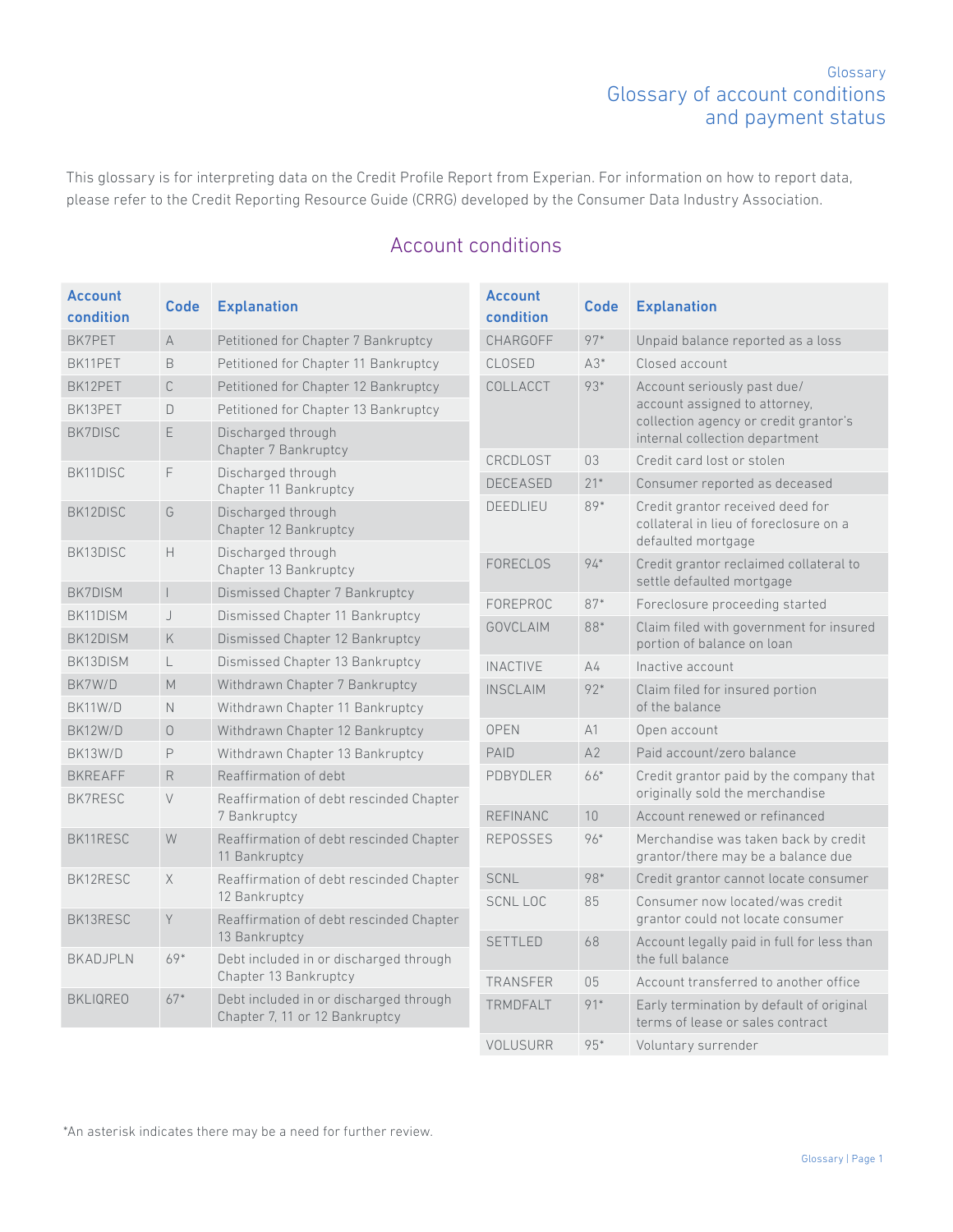# Payment status

| <b>Payment</b><br><b>status</b> | Code  | <b>Explanation</b>                                                  | <b>Payment</b><br><b>status</b> | Code        | <b>Explanation</b>                                                                                          |
|---------------------------------|-------|---------------------------------------------------------------------|---------------------------------|-------------|-------------------------------------------------------------------------------------------------------------|
| 30 DAY DEL                      | $71*$ | Account 30 days past due date                                       | CUR WAS 60                      | $37*$       | Current account/Was 60 days past                                                                            |
| <b>30 2 TIMES</b>               | $72*$ | Account 30 days past due date two times                             |                                 |             | due date                                                                                                    |
| <b>30 3 TIMES</b>               | $73*$ | Account 30 days past due date<br>three times                        | <b>CUR WAS</b><br>$60 - 2$      | $07*$       | Current account/Was 60 days past due<br>date two times                                                      |
| <b>30 4 TIMES</b>               | $74*$ | Account 30 days past due date<br>four times                         | <b>CUR WAS</b><br>$60 - 3$      | 08*         | Current account/Was 60 days past due<br>date three times                                                    |
| 30 5 TIMES                      | $75*$ | Account 30 days past due date five times                            | <b>CUR WAS</b><br>$60 - 4 +$    | 09*         | Current account/Was 60 days past due<br>date 4 or more times                                                |
| 30 6+ TIMES                     | $76*$ | Account 30 days past due date six or<br>more times                  | CUR WAS 90                      | $38*$       | Current account/Was 90 days past<br>due date                                                                |
| 30 WAS 60                       | $77*$ | Account 30 days past due date/Was 60<br>days past due date          | <b>CUR WAS</b><br>$90 - 2$      | $14*$       | Current account/Was 90 days past due<br>date two times                                                      |
| <b>60 2 TIMES</b>               | $22*$ | Account 60 days past due date two times                             | <b>CUR WAS</b><br>$90 - 3 +$    | $15*$       | Current account/Was 90 days past due<br>date three or more times                                            |
| 60 3 TIMES                      | $23*$ | Account 60 days past due date<br>three times                        | CUR WAS 120                     | $39*$       | Current account/Was 120 days past<br>due date                                                               |
| 60 4+ TIMES                     | $24*$ | Account 60 days past due date four or<br>more times                 | <b>CUR WAS</b><br>$120 - 2 +$   | $16*$       | Current account/Was 120 days past due<br>date two or more times                                             |
| <b>90 2 TIMES</b>               | $25*$ | Account 90 days past due date two times                             | CUR WAS 150                     | $40*$       | Current account/Was 150 days past                                                                           |
| 90 3+ TIMES                     | $26*$ | Account 90 days past due date three or<br>more times                |                                 |             | due date                                                                                                    |
| 90 WAS 120+                     | $29*$ | Account 90 days past due date/Was 120                               | <b>CUR WAS</b><br>$150 - 2 +$   | $17*$       | Current account/Was 150 days past due<br>date two or more times                                             |
| 120 2+ TIMES                    | $27*$ | days or more past due date<br>Account 120 days past due date two or | CUR WAS 180                     | $41*$       | Current account/Was 180 days past<br>due date                                                               |
| 150 2+ TIMES                    | $28*$ | more times<br>Account 150 days past due date two or<br>more times   | <b>CUR WAS</b><br><b>COLL</b>   | $43*$       | Current account/Was a collection<br>account, insurance claim, government<br>claim or terminated for default |
| COFF NOW<br><b>PAY</b>          | 86*   | Now paying/Was a charge-off                                         | <b>CUR WAS</b><br><b>FORE</b>   | $45*$       | Current account/Foreclosure<br>was started                                                                  |
| <b>CURR ACCT</b>                | 11    | Account in good standing                                            | DELINQ 60                       | 78*         | Account 60 days past due date                                                                               |
| CUR WAS 30                      | $31*$ | Current account/Was 30 days past due                                | DELINQ 90 A                     | $80*$       | ccount 90 days past due date                                                                                |
|                                 |       | date                                                                | DELINQ 120                      | 82*         | Account 120 days past due date                                                                              |
| CUR WAS<br>$30 - 2$             | $32*$ | Current account/Was 30 days past due<br>date two times              | DELINQ 150                      | $83^{\ast}$ | Account 150 days past due date                                                                              |
| <b>CUR WAS</b>                  | $33*$ | Current account/Was 30 days past due                                | DELINQ 180                      | $84*$       | Account 180 days past due date                                                                              |
| $30 - 3$                        |       | date three times                                                    | DEL WAS 90                      | 79*         | Account 30 or 60 days past due date/<br>Was 90 days past due date                                           |
| <b>CUR WAS</b><br>$30 - 4$      | $34*$ | Current account/Was 30 days past due<br>date four times             | DEL WAS<br>$120+$               | $81*$       | Account 30 or 60 days past due date/<br>Was 120 days or more past due date                                  |
| <b>CUR WAS</b><br>$30 - 5$      | $35*$ | Current account/Was 30 days past due<br>date five times             | <b>NO STATUS</b>                | $00\,$      | No status                                                                                                   |
| <b>CUR WAS</b><br>$30 - 6 +$    | $36*$ | Current account/Was 30 days past due<br>date 6 or more times        | <b>REDEEMD</b><br><b>REPO</b>   | $42*$       | Account now redeemed/<br>Was a repossession                                                                 |

\*An asterisk indicates there may be a need for further review.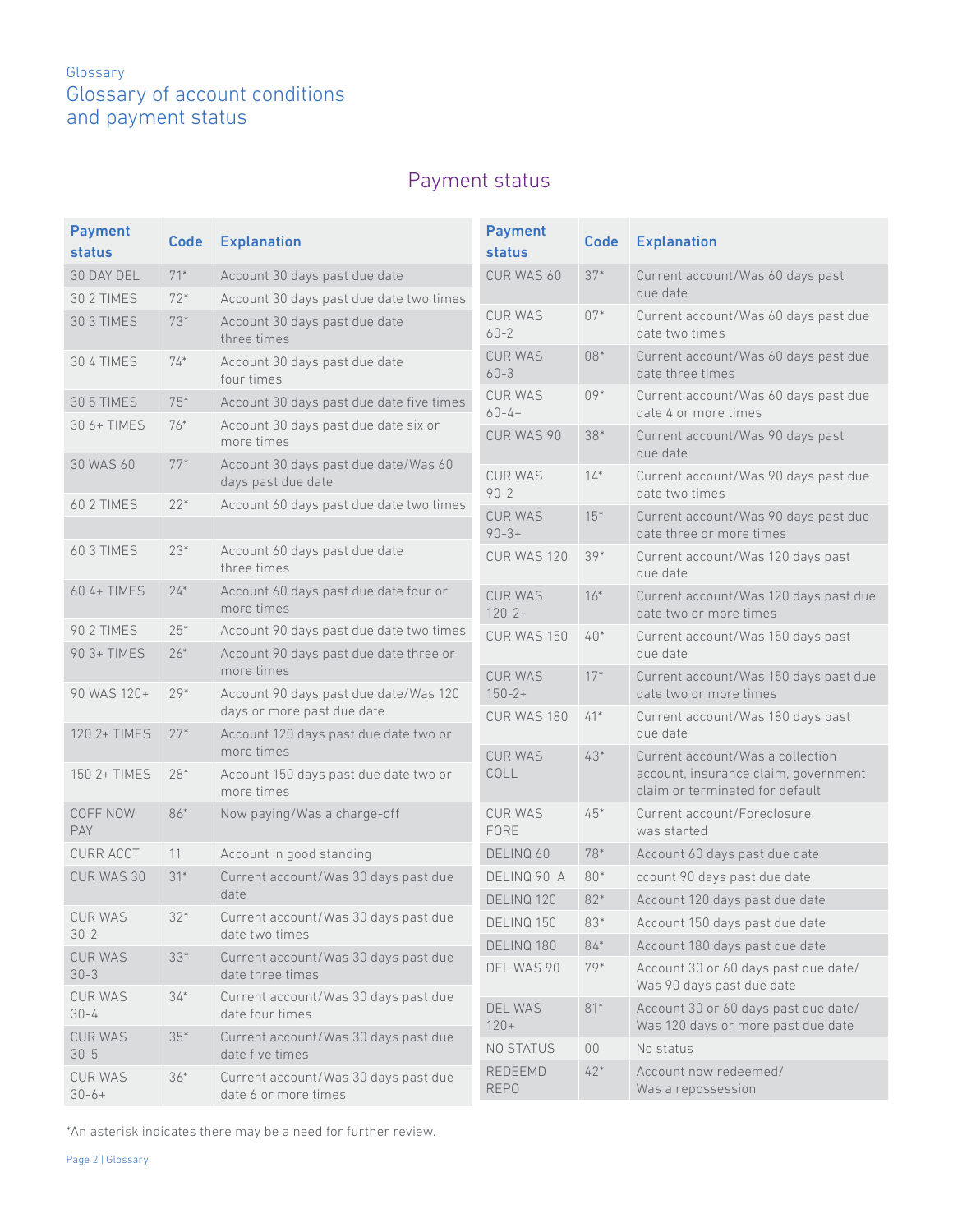| <b>Display</b><br>This is a sample of how trades display: |            | 25-month payment history<br>$C = Current$                           |  |  |
|-----------------------------------------------------------|------------|---------------------------------------------------------------------|--|--|
| Account condition                                         |            | $1 = 30$ days past due date                                         |  |  |
| and payment status<br><b>OPEN</b>                         | CUR WAS 30 | $2 = 60$ days past due date                                         |  |  |
| Account condition only                                    | COLL ACCT  | $3 = 90$ days past due date                                         |  |  |
| Two account conditions PAID                               | COLL ACCT  | $4 = 120$ days past due date                                        |  |  |
|                                                           |            | $5 = 150$ days past due date                                        |  |  |
| Delinquency counters<br>30/60/90 +/DEROG                  |            | $6 = 180$ days or more past due date                                |  |  |
| 30 = Number of times 30 days delinquent                   |            | $7 = 69$ , D, H, Y                                                  |  |  |
| $60$ = Number of times $60$ days delinquent               |            | $8 = 42, 87, 89, 94, 95, 96$                                        |  |  |
| 90 = Number of times 90+ days delinquent                  |            | $9 = 66, 67, 68, 86, 88, 91, 92, 93, 97, A, B, C, E, F, G, V, W, X$ |  |  |
| DEROG = $#$ of times derogatory                           |            | $0 =$ Current with zero balance reported on tape                    |  |  |
| (greater than 180 days delinquent)                        |            | $-$ = No history reported that month                                |  |  |
| Payment amount types                                      |            | $B =$ Account condition change/Payment code is not<br>applicable    |  |  |
| $A = Actual$                                              |            | $G =$ Collection                                                    |  |  |
| $S = S$ cheduled                                          |            | $H =$ Foreclosure                                                   |  |  |
|                                                           |            | J = Voluntary surrender                                             |  |  |
|                                                           |            | $K = Repossession$                                                  |  |  |

L = Charge-off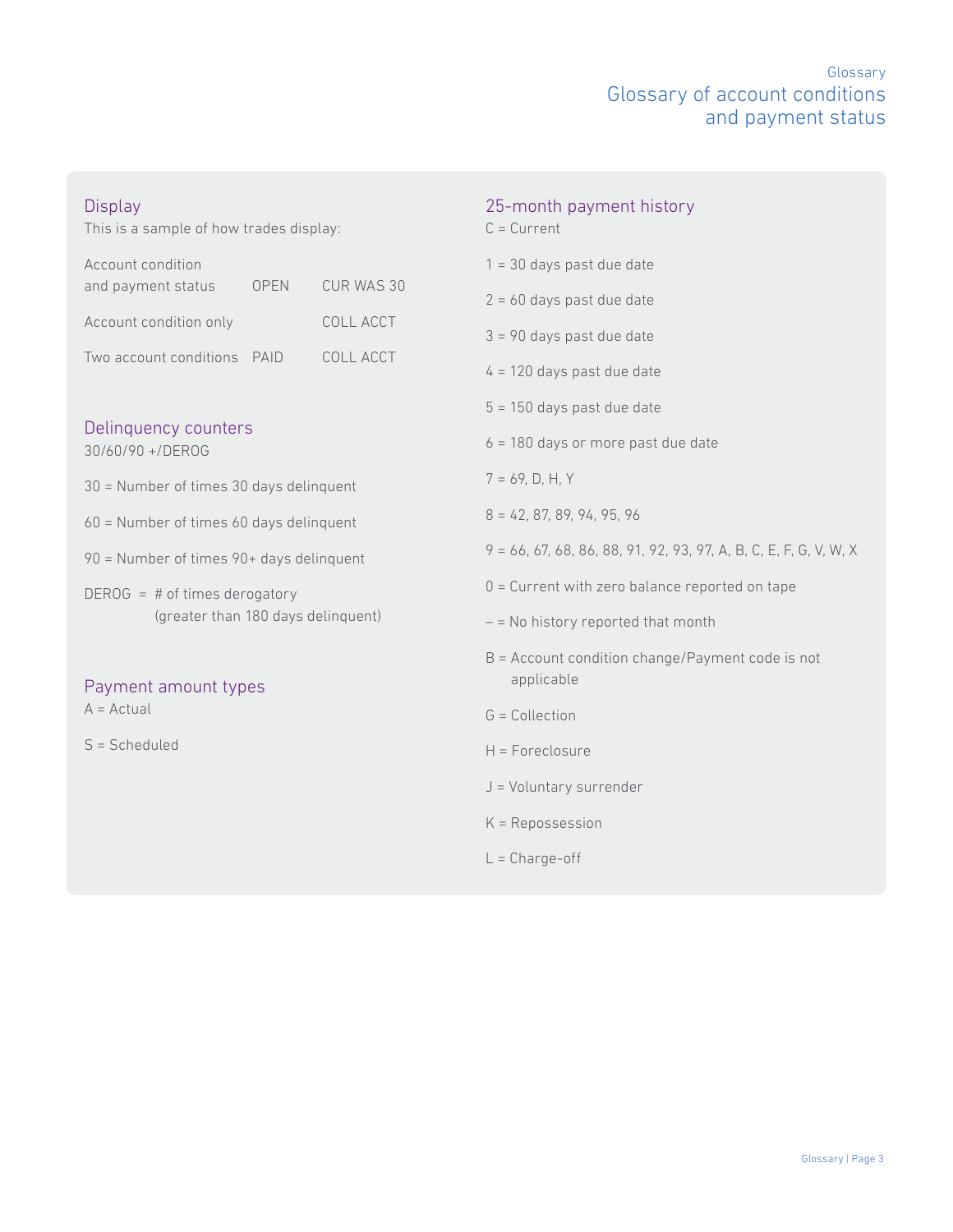# Purpose type of account

| <b>Short</b><br>name | <b>Type</b><br>code   | <b>Explanation</b>                                                                  | <b>Short</b><br>name | <b>Type</b><br>code | <b>Explanation</b>                                          |
|----------------------|-----------------------|-------------------------------------------------------------------------------------|----------------------|---------------------|-------------------------------------------------------------|
| AGR                  | <b>7B</b>             | Agriculture                                                                         | <b>FHA</b>           | 05                  | FHA home improvement loan                                   |
| AUL<br>AUT           | 3A<br>00 <sup>o</sup> | Auto lease                                                                          | <b>FMH</b>           | 2C                  | Real-estate mortgage, Farmers Home<br>Administration (FMHA) |
| <b>ATY</b>           | 95                    | Auto loan                                                                           | <b>FSC</b>           | 0G                  | Flexible spending credit card                               |
|                      |                       | Attorney fees<br>Business credit card                                               | G/F                  | 71                  | Government fine                                             |
| <b>BCC</b>           | <b>8A</b>             |                                                                                     | G/G                  | 69                  | Government grant                                            |
| <b>BMP</b>           | 85                    | Bimonthly mortgage payment                                                          | GEA                  | 73                  | Government employee advance                                 |
| <b>BPG</b>           | <b>9B</b>             | Business line - personally guaranteed                                               | <b>GFS</b>           | 72                  | Government fee for service                                  |
| <b>BUS</b>           | 10                    | Commercial transaction with personal<br>liability, guarantee or written instruction | <b>GMD</b>           | 74                  | Government miscellaneous debt                               |
| C/C                  | 15                    | Check, credit or line of credit                                                     | <b>GOP</b>           | 70                  | Government overpayment                                      |
| C/G                  | 98                    | Credit granting                                                                     | $H + 0$              | 23                  | Secured by household goods/                                 |
| C/M                  | 6B                    | Commercial mortgage                                                                 |                      |                     | other collateral                                            |
| C/S                  | 93                    | Child support                                                                       | H/E                  | 89                  | Home equity line of credit                                  |
| CCP                  | 37                    | Combined credit plan                                                                | <b>HEI</b>           | 6D                  | Home equity                                                 |
| <b>CEL</b>           | 4D                    | Telecommunications/cellular                                                         | H/I                  | 04                  | Home improvement loan                                       |
| <b>CGA</b>           | 6C                    | Credit granting - possible                                                          | <b>HHG</b>           | 22                  | Secured by household goods                                  |
|                      |                       | additional offers                                                                   | $\mid/\!\!\mid_-$    | 78                  | Installment loan                                            |
| <b>CHG</b>           | 07                    | Revolving charge account                                                            | <b>ISC</b>           | 06                  | Installment sales contract                                  |
| CIL                  | 6A                    | Commercial installment loan                                                         | LBP                  | 1B                  | Legitimate business purpose                                 |
| <b>CKG</b>           | 96                    | Checking account                                                                    | LEA                  | 13                  | Lease                                                       |
| <b>CLC</b>           | 7A                    | Commercial line of credit                                                           | LPI                  | 1A                  | Lender placed insurance                                     |
| CLS                  | 47                    | Credit line secured                                                                 | LIC                  | 3C                  | Licensing                                                   |
| COL                  | 48                    | Collection department/agency/attorney                                               | M/H                  | 17                  | Manufactured home                                           |
| CON                  | 91                    | Debt consolidation                                                                  | MED                  | 90                  | Medical debt                                                |
| <b>COS</b>           | 14                    | Cosigner                                                                            | <b>MRI</b>           | 86                  | Automated mortgage reporting                                |
| <b>CRC</b>           | 18                    | Credit card                                                                         | <b>NCS</b>           | 21                  | Note loan with cosigner                                     |
| <b>CSA</b>           | 5C                    | Checking or savings - possible                                                      | <b>NTE</b>           | 20                  | Note loan                                                   |
|                      |                       | additional offers                                                                   | P/S                  | 03                  | Partially secured loan                                      |
| CSL                  | 0F                    | Construction loan                                                                   | PHG                  | 1C                  | Purchase of household goods                                 |
| D/C                  | 43                    | Debit card                                                                          | PPI                  | 83                  | Prescreen/extract                                           |
| <b>DCS</b>           | 34                    | Debt counseling service                                                             |                      |                     | postprescreen inquiry                                       |
| <b>DEP</b>           | 8B                    | Deposit related                                                                     | R/C                  | 26                  | Conventional real-estate mortgage,                          |
| EDU                  | 12                    | Educational loan                                                                    |                      |                     | including purchase money and<br>first mortgage              |
| F/C                  | 16                    | FHA cosigner                                                                        | R/E                  | 08                  | Real estate, specific type unknown                          |
| F/S                  | 50                    | Family support                                                                      | R/F                  | 19                  | FHA real-estate mortgage                                    |
| <b>FCO</b>           | OC                    | Factoring company                                                                   |                      |                     |                                                             |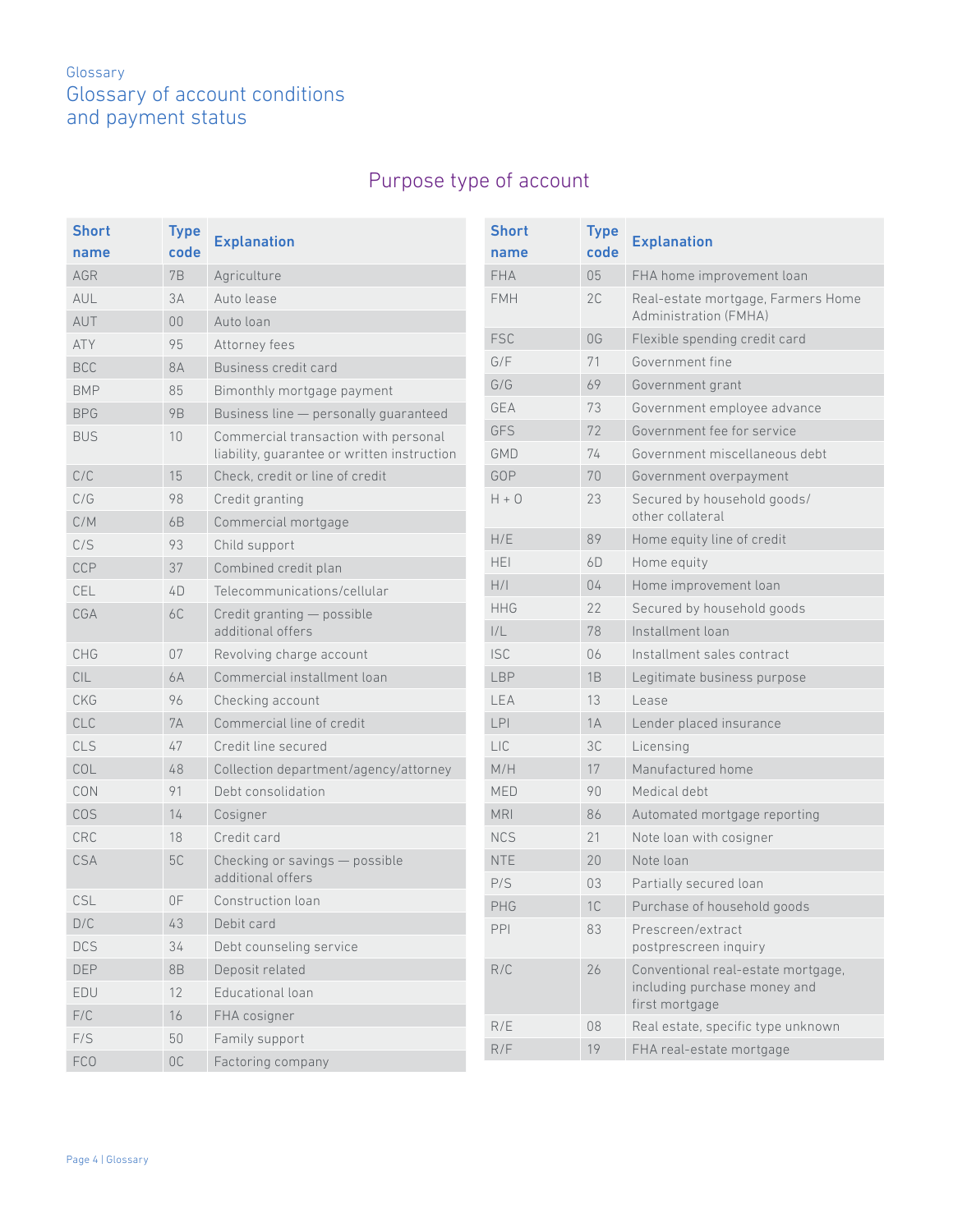# Purpose type of account

| <b>Short</b><br>name | <b>Type</b><br>code | <b>Explanation</b>                                          | <b>Short</b><br>name | <b>Type</b><br>code | <b>Explanation</b>                                     |
|----------------------|---------------------|-------------------------------------------------------------|----------------------|---------------------|--------------------------------------------------------|
| R/O                  | 27                  | Real-estate mortgage -                                      | <b>SDL</b>           | 68                  | Government-secured direct loan                         |
|                      |                     | with/without other collateral,<br>usually a second mortgage | <b>SEC</b>           | 02                  | Secured loan                                           |
| R/S                  | 5B                  |                                                             | <b>SGL</b>           | 66                  | Government-secured quaranteed loan                     |
|                      |                     | Second mortgage                                             | <b>SHI</b>           | <b>9A</b>           | Secured home improvement                               |
| R/V                  | 25                  | VA real-estate mortgage                                     | <b>SMP</b>           | 87                  | Semimonthly mortgage payment                           |
| <b>RCK</b>           | 77                  | Returned check                                              | <b>SUM</b>           | 30                  | Summary of accounts with same status                   |
| <b>REC</b>           | 11                  | Recreational merchandise loan                               | <b>TSL</b>           | 0A                  | Time-share loan                                        |
| <b>REN</b>           | 29                  | Rental agreement                                            | <b>TXC</b>           | 4F                  | Tax collection                                         |
| <b>RES</b>           | 5A                  | Real estate - junior liens/nonpurchase<br>money first       | <b>UDL</b>           | 67                  | Government-unsecured direct loan                       |
| S/S                  | 94                  | Spouse support                                              | UGL                  | 65                  | Government-unsecured quaranteed loan                   |
| <b>SAA</b>           | 7C                  | Service activation - possible<br>additional offers          | UNK U                | 31                  | Unknown - extension of credit, review<br>or collection |
| <b>SCC</b>           | 2A                  | Secured credit card                                         | <b>UNS</b>           | 01                  | Unsecured loan                                         |
| SC <sub>0</sub>      | 09                  | Loan secured by cosigner                                    | UTI                  | 92                  | Utility company                                        |
|                      |                     |                                                             |                      |                     |                                                        |

# Public record glossary

| <b>Account</b><br>conditions | <b>Explanation</b>                                                                           |
|------------------------------|----------------------------------------------------------------------------------------------|
| BK 7-PETIT                   | Petition Chapter 7 Bankruptcy (liquidation)                                                  |
| <b>BK 7-DISCHG</b>           | Discharged Chapter 7 Bankruptcy (liquidation)                                                |
| BK 7-DISMIS                  | Dismissed Chapter 7 Bankruptcy (liquidation)                                                 |
| <b>RK 11-PFTIT</b>           | Petition Chapter 11 Bankruptcy (reorganization)                                              |
| BK 11-DISCHG                 | Discharged Chapter 11 Bankruptcy<br>(reorganization)                                         |
| BK 11-DISMIS                 | Dismissed Chapter 11                                                                         |
| BK 12-PETIT                  | Petition Chapter 12 Bankruptcy<br>(adjustment of debt - family farmer)                       |
| BK 12-DISCHG                 | Discharged after completion Chapter 12<br>Bankruptcy (adjustment of debt -<br>family farmer) |
| BK 12-DISMIS                 | Dismissed Chapter 12 Bankruptcy<br>(adjustment of debt - family farmer)                      |
| BK 13-PETIT                  | Petition Chapter 13 Bankruptcy<br>(adjustment of debt)                                       |
| BK 13-DISCHG                 | Discharged/completed Chapter 13 Bankruptcy<br>(adjustment of debt)                           |
| BK 13-DISMIS                 | Dismissed Chapter 13 Bankruptcy<br>(adjustment of debt)                                      |

| <b>Account</b>         | <b>Explanation</b>                                                            |  |  |  |  |
|------------------------|-------------------------------------------------------------------------------|--|--|--|--|
| conditions             |                                                                               |  |  |  |  |
| CH SUP JUDG            | Child support delinguency judgment                                            |  |  |  |  |
| CH SUP SATIS           | Child support delinquency judgment satisfied                                  |  |  |  |  |
| CIV CL JUDG            | Civil claim judgment                                                          |  |  |  |  |
| CIV CL SATIS           | Civil claim judgment satisfied                                                |  |  |  |  |
| CIV CL VACAT           | Civil claim judgment vacated either before or<br>after it has been satisfied  |  |  |  |  |
| FED TAX LIEN           | Federal tax lien                                                              |  |  |  |  |
| FED TAX REL            | Federal tax lien released                                                     |  |  |  |  |
| SM CL<br><b>JUDGMT</b> | Small claims judgment                                                         |  |  |  |  |
| <b>SM CL SATIS</b>     | Small claims judgment satisfied                                               |  |  |  |  |
| SM CL VACAT            | Small claims judgment vacated either before or<br>after it has been satisfied |  |  |  |  |
| <b>STATE TX LN</b>     | State tax lien                                                                |  |  |  |  |
| STATE TX REL           | State tax lien released                                                       |  |  |  |  |
| <b>SUIT DISMISS</b>    | Suit dismissed or discontinued                                                |  |  |  |  |
| <b>SUIT FILED</b>      | Suit filed                                                                    |  |  |  |  |
|                        |                                                                               |  |  |  |  |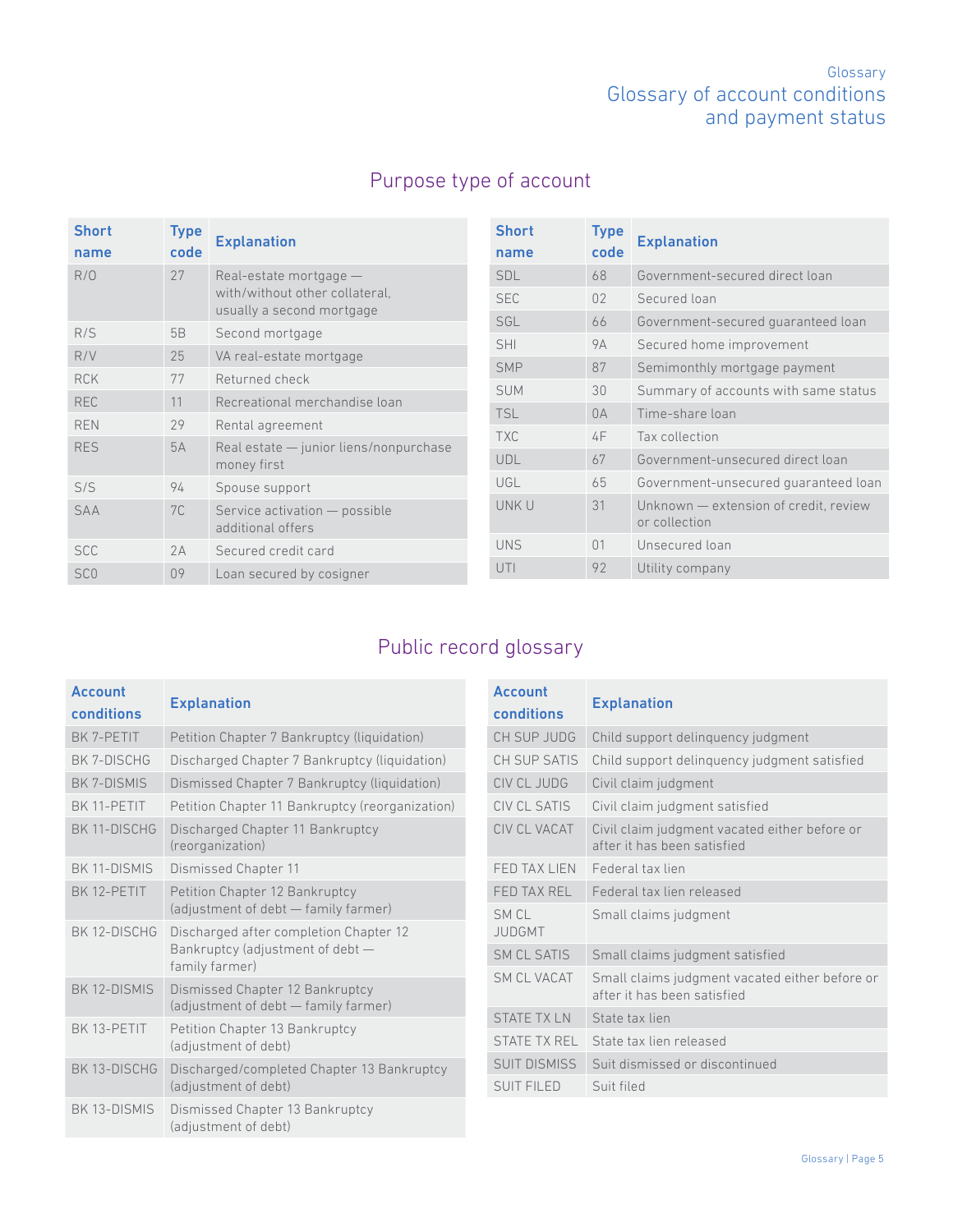# ECOA codes with definitions

|                         |              | <b>Association with account currently active</b>                                                                                                                                                                                                                                                               |
|-------------------------|--------------|----------------------------------------------------------------------------------------------------------------------------------------------------------------------------------------------------------------------------------------------------------------------------------------------------------------|
|                         |              | Association terminated as of date reported                                                                                                                                                                                                                                                                     |
|                         | X            | <b>Deceased:</b> This individual has been reported<br>as deceased. There may or may not be other<br>people associated with this account.                                                                                                                                                                       |
| $\mathbf{0}$            | $\mathsf{A}$ | <b>Undesignated:</b> Reported by Experian only.                                                                                                                                                                                                                                                                |
| 1                       | н            | <b>Individual:</b> This individual has contractual<br>responsibility for this account and is<br>primarily responsible for its payment.<br>Termination code H is to be used only in<br>cases of mortgage loans being assumed<br>by others.                                                                      |
| $\overline{\mathbf{z}}$ | B            | Joint account - contractual responsibility:<br>This individual is expressly obligated to<br>repay all debts arising on this account by<br>reason of having signed an agreement to<br>that effect. There are other people associated<br>with thisaccount who may or may not have<br>contractual responsibility. |
| 3                       | Ċ            | Authorized user: This individual is an<br>authorized user of this account; another<br>individual has contractual responsibility.                                                                                                                                                                               |

#### Association with account currently active

|   |   | Association terminated as of date reported                                                                                                                                                    |
|---|---|-----------------------------------------------------------------------------------------------------------------------------------------------------------------------------------------------|
| 4 | n | <b>Joint account:</b> This individual participates<br>in this account. The association cannot<br>be distinguished between joint account -<br>contractual responsibility or authorized user.   |
| 5 | Е | <b>Cosigner:</b> This individual has guaranteed this<br>account and assumes responsibility should<br>signer default. This code is to be used only in<br>conjunction with code 7 signer.       |
| 6 | F | <b>On behalf of:</b> This individual has signed an<br>application for the purpose of securing credit<br>for another individual, other than spouse.                                            |
| 7 | G | <b>Signer:</b> This individual is responsible for this<br>account, which is quaranteed by a cosigner.<br>This code is to be used in lieu of codes 2 and<br>3 when there is a code 5 cosigner. |
| W |   | WIBusiness/commercial: This association<br>code is used to identify that the company<br>reported in the name field is associated<br>with the account.                                         |

## Code Explanation AB Auto rental AC Auto leasing AF Farm implement dealers AL Truck dealers AN Automobile dealers, new AP Automotive parts AR Auto repair, body shops AS Service stations AT TBA stores, tire dealers AU Automobile dealers, used AZ Misc. — automotive BB Misc. — all banks BC Bank credit cards BI Bank — installment loans BM Bank — mortgage department BN Industrial bank

# Kind of business codes

| Code      | <b>Explanation</b>                       |
|-----------|------------------------------------------|
| B0        | Co-op bank                               |
| <b>BS</b> | Savings bank                             |
| CG        | General clothing store                   |
| CS        | Specialty clothing store                 |
| CZ        | Misc. - clothing store                   |
| DC        | Complete department stores               |
| <b>DV</b> | Variety stores                           |
| DZ        | Misc. — department and<br>variety stores |
| EΒ        | <b>Business education</b>                |
| EC        | Colleges                                 |
| EL        | Student loans                            |
| ET        | Technical education                      |
| EU        | Universities                             |
| EV        | Vocational and trade schools             |
| EZ        | Misc. - education                        |
|           |                                          |

| Code      | <b>Explanation</b>              |
|-----------|---------------------------------|
| FA        | Auto financing companies        |
| FB        | Mortgage brokers                |
| FC        | Credit unions                   |
| FD        | Bail bonds                      |
| FF        | Sales financing companies       |
| FI        | Investment firms                |
| FL        | Savings and loans — mortgage    |
| <b>FM</b> | Mortgage companies              |
| <b>FP</b> | Personal loan companies         |
| <b>FR</b> | Mortgage reporters              |
| FS        | Savings and loan companies      |
| FT.       | Investment securities           |
| FU        | Bulk purchase finance           |
| <b>FW</b> | Bulk purchase finance - general |
| <b>FY</b> | Misc. - loan broker             |
| FZ        | Misc. — finance companies       |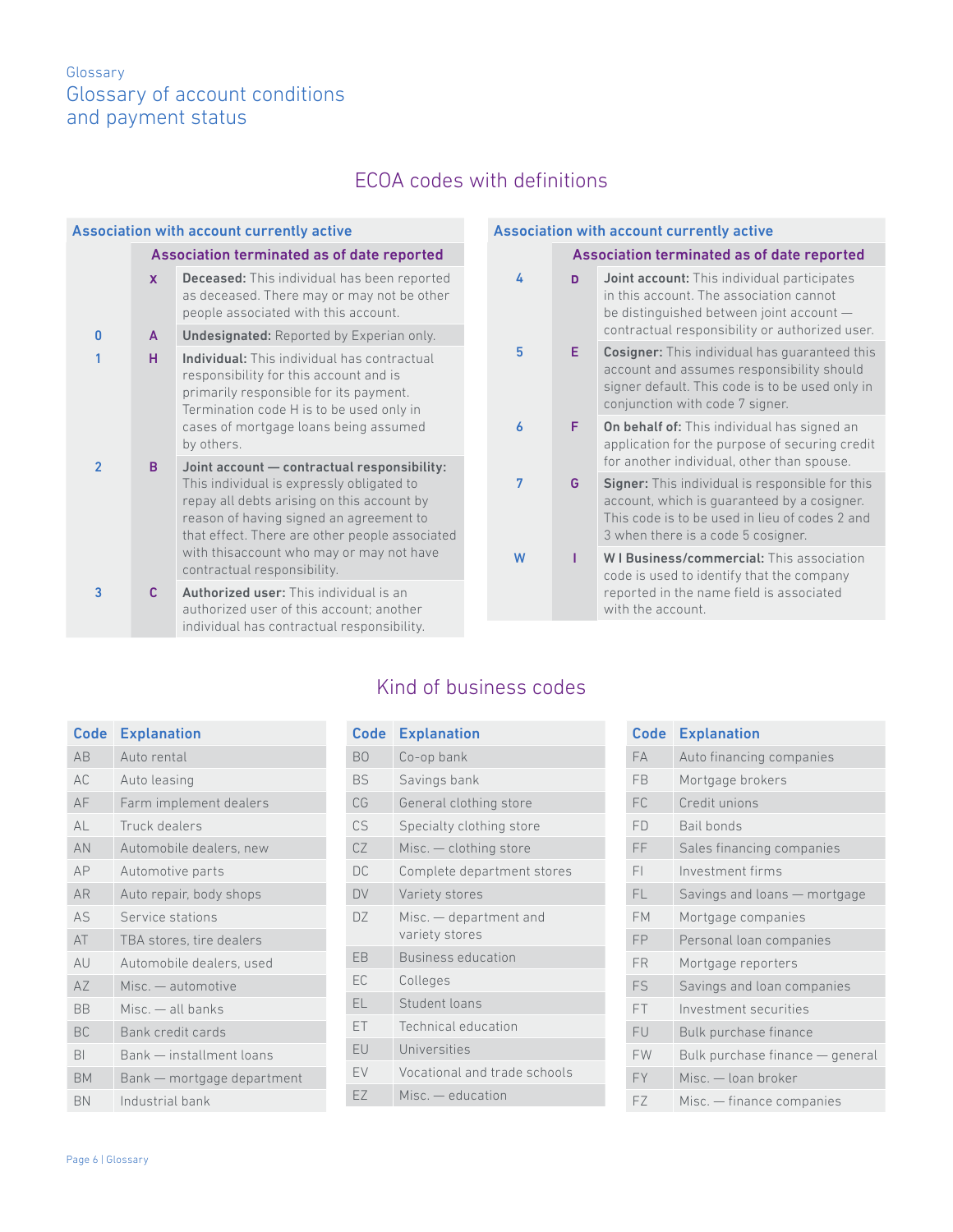# Kind of business codes (continued)

| <b>Code</b> | <b>Explanation</b>                               |
|-------------|--------------------------------------------------|
| GD          | Dairies                                          |
| GN          | Neighborhood grocers                             |
| GS          | Supermarkets                                     |
| GZ          | Misc. - groceries                                |
| <b>HA</b>   | Appliance sales and service                      |
| НC          | Carpets and floor coverings                      |
| HD          | Interior decorators/designers                    |
| HF          | Home furnishing stores                           |
| <b>HM</b>   | Music and record stores                          |
| НR          | Furniture rentals                                |
| HT          | TV and radio sales and service                   |
| HZ          | Misc. — home furnishings                         |
| IG          | General insurance                                |
| IL          | Life insurance                                   |
| Z           | Misc. - insurance                                |
| JA          | Jewelers                                         |
| JP          | Computer sales and service                       |
| JV          | Videotape rental and sales                       |
| JZ          | Misc. - jewelry/cameras<br>and computers         |
| KG          | General contractors                              |
| KI          | Home improvement contractor                      |
| KS          | Subcontractors                                   |
| KZ          | $Miss. c$ $-$ contractors                        |
| LA          | Air condition/Heat/Plumbing/<br>electrical sales |
| LF          | Fixture and cabinet suppliers                    |
| LH          | Hardware stores                                  |
| LP          | Paint, glass, wallpaper store                    |
| LY          | Lumber yards                                     |
| $L\bar{Z}$  | Misc. - lumber/building<br>material/hardware     |
| МA          | Animal hospitals                                 |
| <b>MB</b>   | Dentists                                         |
| <b>MC</b>   | Chiropractors                                    |
| <b>MD</b>   | Doctors                                          |
| МF          | Funeral homes                                    |
| МG          | Medical group                                    |
| МH          | Hospitals and clinics                            |
| <b>MM</b>   | Cemeteries                                       |

| Code           | <b>Explanation</b>                                |
|----------------|---------------------------------------------------|
| M <sub>O</sub> | Osteopaths                                        |
| <b>MP</b>      | Pharmacies and drugstores                         |
| <b>MS</b>      | Optometrists and optical outlets                  |
| <b>MV</b>      | Veterinarians                                     |
| <b>MZ</b>      | Misc. — medical and related<br>health nonspecific |
| <b>NA</b>      | Airlines                                          |
| <b>ND</b>      | Credit card - department store                    |
| <b>NF</b>      | Credit card - finance company                     |
| <b>NS</b>      | Credit card - savings and loan                    |
| <b>NU</b>      | Credit card - credit union                        |
| <b>NZ</b>      | Misc. - National credit<br>card/airlines          |
| ОC             | Oil company credit cards                          |
| OΖ             | Misc. - oil companies                             |
| PA             | Accountants and<br>related services               |
| PB             | Barber and beauty shops                           |
| PC.            | Equipment leasing                                 |
| PD             | Dry cleaning/laundry/related                      |
| РE             | Engineering/all kinds                             |
| РF             | Florists                                          |
| PG             | Photographers                                     |
| PH             | Health and fitness clubs                          |
| PI             | Detective service                                 |
| PL             | Legal and related services                        |
| <b>PM</b>      | Check-cashing services                            |
| PN             | Restaurants/concessions                           |
| PO             | Personal online                                   |
| PP             | Pest control                                      |
| PR             | Country clubs                                     |
| PS             | Employment screening                              |
| PT             | Consumer credit counseling svc.                   |
| PW             | Debt settlement company                           |
| PX             | Pre-Qual services non-internet                    |
| PY             | Internet pre-qual services                        |
| PZ             | Misc. — personal service<br>(nonmedical)          |
| QZ             | Misc. - mail-order houses                         |
| <b>RA</b>      | Apartments                                        |
| RC             | Office leasing                                    |

| Code           | <b>Explanation</b>                            |
|----------------|-----------------------------------------------|
| <b>RD</b>      | Mobile home dealers                           |
| RF             | Real-estate sales and rentals                 |
| <b>RH</b>      | Hotels                                        |
| <b>RM</b>      | Motels                                        |
| <b>RP</b>      | Mobile home park                              |
| <b>RR</b>      | Property and property<br>management company   |
| <b>RZ</b>      | Misc. - real-estate/public<br>accomodations   |
| SA             | Aircraft sales and service                    |
| <b>SB</b>      | Boats and marinas sales and<br>service        |
| <b>SM</b>      | Motorcycles and bicycles sales<br>and service |
| SZ             | Misc. — sporting goods                        |
| <b>TC</b>      | Farm chemicals and fertilizer<br>stores       |
| TF             | Feed and feed stores                          |
| TN             | Nursery and landscaping                       |
| <b>TZ</b>      | Misc. - farm and garden<br>supplies/services  |
| UA             | Water utilities/Bottled water                 |
| UC             | Cable TV providers                            |
| UD             | Garbage and rubbish disposal                  |
| UE             | Electric light and<br>power company           |
| UF             | Fuel oil distributors                         |
| UG             | Gas company, natural<br>and bottled           |
| UH             | Coal and wood suppliers                       |
| UL             | Long-distance phone company                   |
| U <sub>O</sub> | Online/Internet services                      |
| UP             | Cellular and paging services                  |
| UR             | Waste recycling/Handlers                      |
| US             | Satellite TV/Direct<br>broadcast providers    |
| UT             | Local telephone service provider              |
| UV             | Home security company                         |
| UW             | Wireless telephone<br>service provider        |
| UZ             | Misc. - utilities and fuel                    |
| VC             | City and county                               |
|                |                                               |

Glossary | Page 7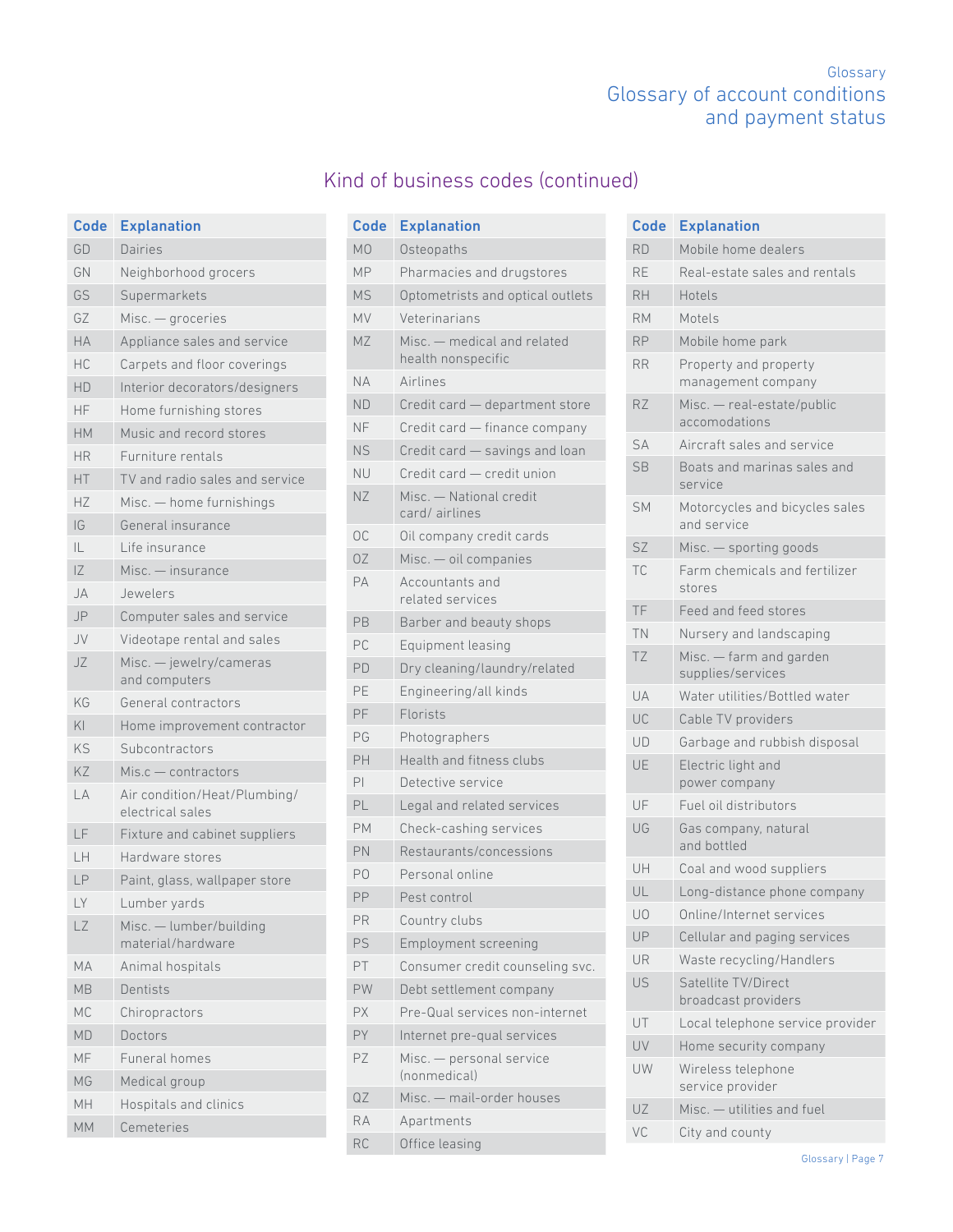| Code                 | <b>Explanation</b>                        |
|----------------------|-------------------------------------------|
| VF                   | Federal government                        |
| VK                   | Child support services                    |
| VL                   | Law enforcement                           |
| VS                   | State government                          |
| <b>VX</b>            | Court codes                               |
| VZ                   | Misc. — government                        |
| <b>WA</b>            | Automotive supplies                       |
| <b>W<sub>B</sub></b> | Building supplies/Hardware                |
| <b>WC</b>            | Clothing and dry goods                    |
| <b>WD</b>            | Drugs, chemicals and<br>related goods     |
| WG                   | Wholesale grocery and<br>related products |
| WH                   | Home furnishings                          |
| <b>WM</b>            | Machinery, equipment supplies             |
| WP                   | Credit card processors                    |
| <b>WZ</b>            | Misc. - wholesale                         |
|                      |                                           |

# Kind of business codes (continued)

| Code      | <b>Explanation</b>                           |
|-----------|----------------------------------------------|
| XА        | Advertising agencies                         |
| XD        | Direct-mail list services                    |
| XL        | List processing vendors                      |
| <b>XM</b> | Media                                        |
| XZ        | $Misc. - adverting$                          |
| YA        | Collection department - ACB<br>Credit Bureau |
| YB        | Collection department - bank                 |
| YC        | Other collection agencies                    |
| YD        | Collection department -<br>department store  |
| YF        | Collection department -<br>loan company      |
| YI        | Collections attorney                         |
| YR        | Repo Company                                 |
| YZ        | Misc. - collections                          |
| 7A        | Auto reseller                                |
| ZB        | Credit report brokers                        |

### Code Explanation ZC Credit bureaus ZD Direct-to-consumer reseller ZE Employment reseller ZF Finance reseller ZI Insurance reseller ZL Leasing and rental reseller ZM Manufacturing ZP Personal service reseller ZR Retail not elsewhere classified ZS Services not elsewhere classified ZT Tenant screeners reseller ZW Wholesale not elsewhere classified ZY Collection reseller ZZ All others not elsewhere classified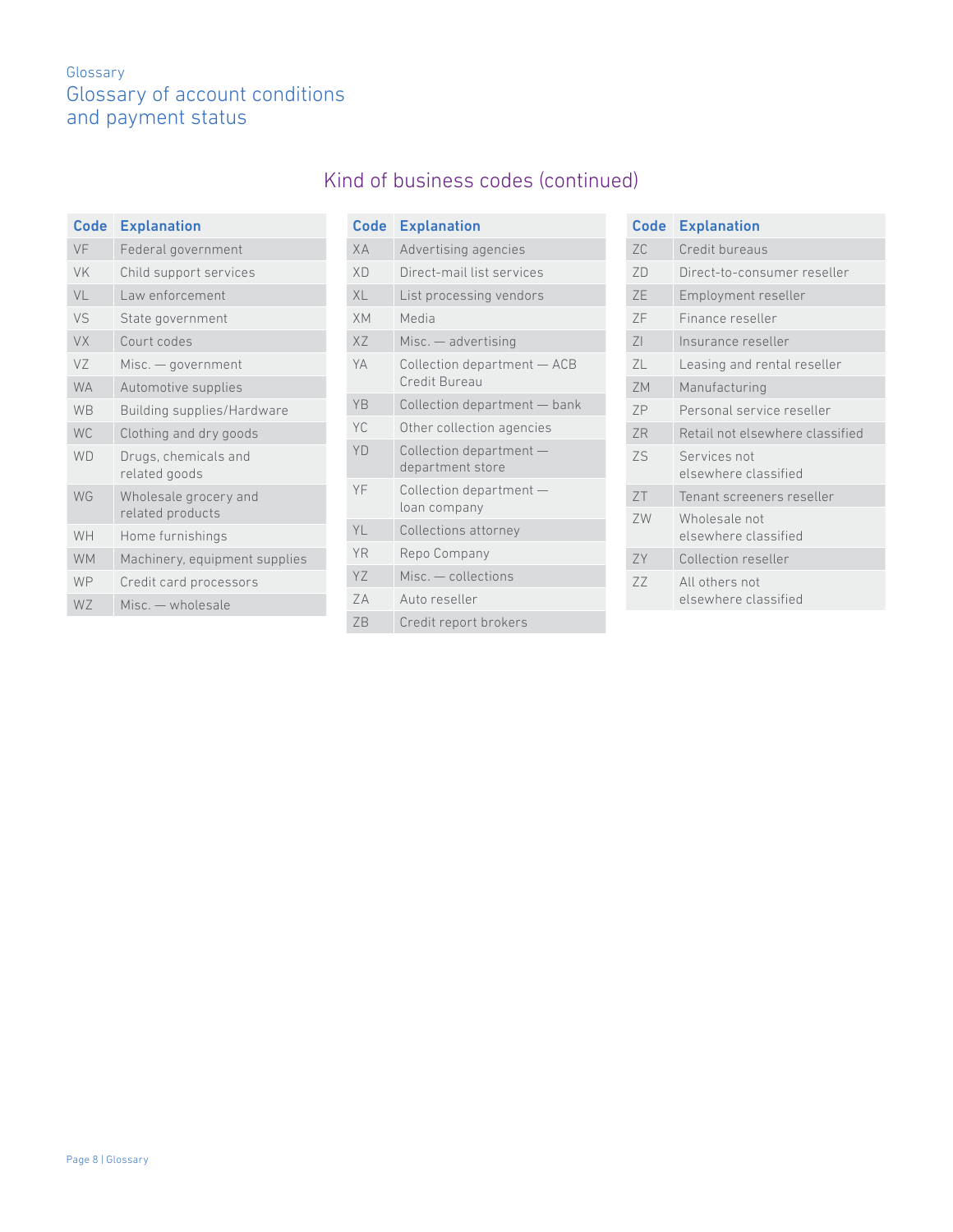| Code         | <b>Explanation</b>                                                                                               |
|--------------|------------------------------------------------------------------------------------------------------------------|
| $\Delta$     | Special evaluation required -<br>account payment affected by<br>hostile acts against the<br><b>United States</b> |
| B            | Account payments managed by<br>financial counseling service                                                      |
| C            | Paid by co-maker                                                                                                 |
| F            | Primary maker filed bankruptcy                                                                                   |
| G            | Account closed due to transfer<br>or refinance                                                                   |
| Н            | Loan assumed by another party                                                                                    |
| L            | Election of remedy                                                                                               |
| M            | Account closed at credit<br>grantor's request                                                                    |
| $\Omega$     | Account transferred to<br>another lender                                                                         |
| S            | Special handling - contact<br>subscriber for additional<br>information                                           |
| $\vee$       | Adjustment pending                                                                                               |
| AB           | Debt being paid<br>through insurance                                                                             |
| <b>AC</b>    | Paying under a partial                                                                                           |
|              | payment agreement                                                                                                |
| AF           | Single payment loan                                                                                              |
| AG           | Simple interest loan                                                                                             |
| AH           | Purchased by another lender                                                                                      |
| $\mathsf{A}$ | Recalled to military active duty                                                                                 |
| $A_J$        | Payroll deduction                                                                                                |
| AL           | Student loan permanently<br>assigned to government                                                               |

# Special comment codes

| <b>Code</b>    | <b>Explanation</b>                                     |
|----------------|--------------------------------------------------------|
| AM             | Account payments assured by<br>wage garnishment        |
| AN             | Account acquired by<br>RTC/FDIC/NCUA                   |
| A <sub>O</sub> | Voluntary surrendered,<br>then redeemed                |
| AP             | Credit line suspended                                  |
| AR             | Contingent liability                                   |
| AS             | Account closed due to refinance                        |
| AT             | Account closed due to transfer                         |
| AU             | Account paid in full for less than<br>the full balance |
| AV             | First payment never received                           |
| AW             | Affected by natural disaster or<br>declared disaster   |
| AX             | Account paid from collateral                           |
| AY             | Now paying                                             |
| AZ             | Redeemed repossession                                  |
| <b>BA</b>      | Transferred to recovery                                |
| <b>BB</b>      | Full termination/Status pending                        |
| BC.            | Full termination/<br>Obligation satisfied              |
| <b>BD</b>      | Full termination/Balance owing                         |
| ВF             | Early termination/Status pending                       |
| <b>BF</b>      | Early termination/Obligation<br>satisfied              |
| ВG             | Early termination/Balance owing                        |
| RН             | Early termination/Insurance loss                       |
| B1             | Involuntary repossession                               |

| Code           | <b>Explanation</b>                                      |
|----------------|---------------------------------------------------------|
| BJ             | Involuntary repossession/<br>Obligation satisfied       |
| BK             | Involuntary repossession/<br>Balance owing              |
| BL             | Credit card lost or stolen                              |
| BN             | Paid by company that originally<br>sold the merchandise |
| B <sub>O</sub> | Foreclosure proceedings started                         |
| <b>BP</b>      | Paid through insurance                                  |
| <b>BS</b>      | Prepaid lease                                           |
| <b>BT</b>      | Principal deferred/interest<br>payment only             |
| BV             | Bankruptcy Chapter 7                                    |
| <b>BW</b>      | Bankruptcy Chapter 11                                   |
| <b>BX</b>      | <b>Bankruptcy Chapter 12</b>                            |
| <b>BZ</b>      | Judgment Granted                                        |
| CH             | Guaranteed/insured                                      |
| $\overline{C}$ | Closed due to inactivity                                |
| CJ             | Credit line no longer available<br>in repayment phase   |
| CK             | Credit line reduced due to<br>collateral depreciation   |
| CL             | Credit line suspended due to<br>collateral depreciation |
| <b>CM</b>      | Collateral released by creditor/<br>balance owing       |
| CN             | Loan modified under a Federal<br>government plan        |
| CO             | Loan modified                                           |
| CP             | Account in forbearance                                  |

### Compliance condition codes

- XA = Account closed at consumer's request
- XB = Account information disputed by consumer
- XC = Completed investigation of Fair Credit Reporting Act (FCRA) dispute — consumer disagrees
- XD = Account closed at consumer's request and in dispute under FCRA
- XE = Account closed at consumer's request and dispute investigation completed — consumer disagrees
- XF = Account in dispute under Fair Credit Billing Act (FCBA)
- XG = FCBA dispute resolved consumer disagrees
- XH = Account previously in dispute now resolved, reported by credit grantor
- XJ = Account closed at consumer's request and in dispute under FCBA
- XZ = Account closed at consumer's request